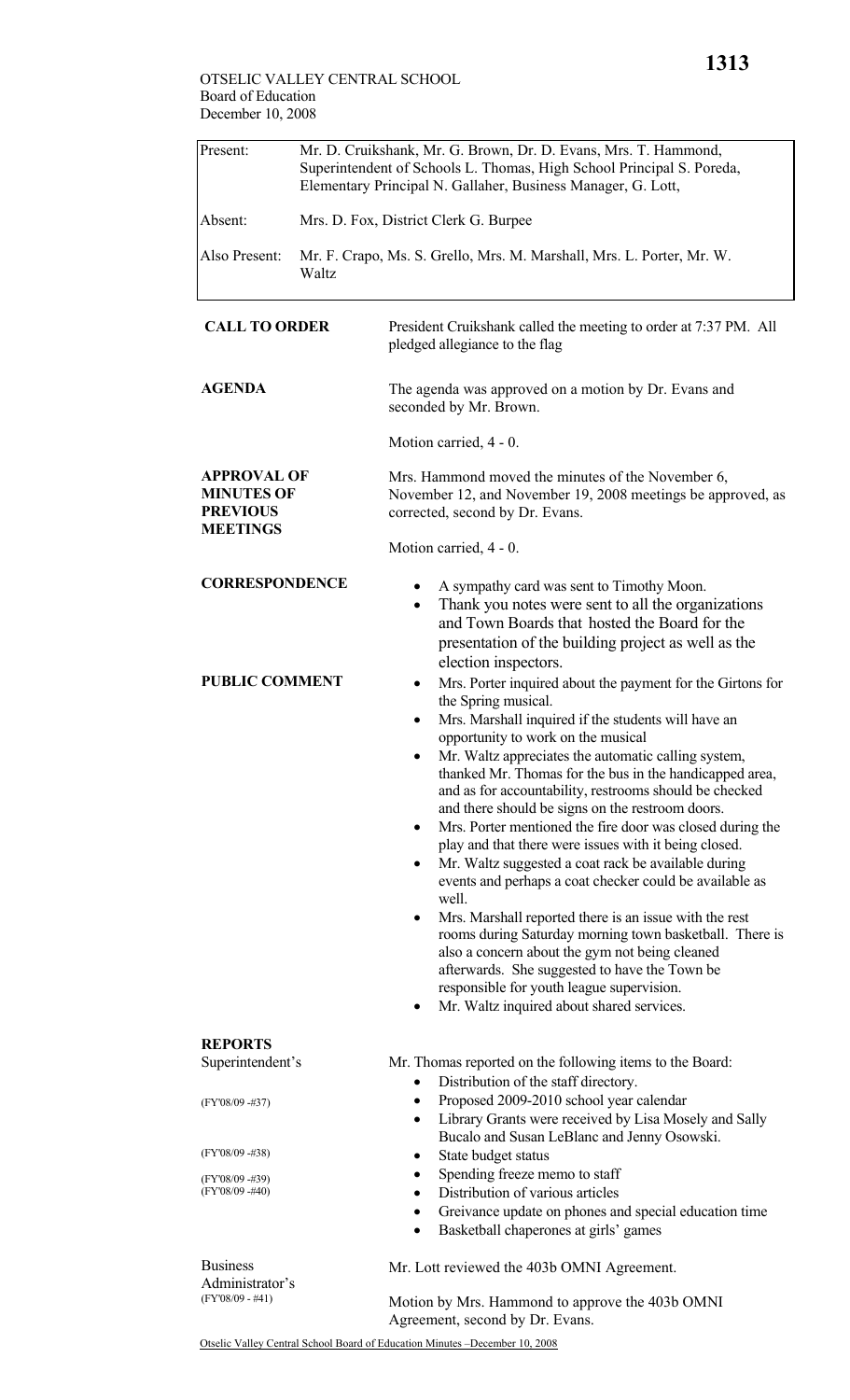|                                                                                        | Motion carried, 4 - 0.                                                                                                                                                                                                                                                                                                                                                                                                                                                                                                                                                                                                                                                                                                                                                                                                                                                                                                                                                                                                                                                                                                                                                                                                                                                        |                                    |                                   |  |
|----------------------------------------------------------------------------------------|-------------------------------------------------------------------------------------------------------------------------------------------------------------------------------------------------------------------------------------------------------------------------------------------------------------------------------------------------------------------------------------------------------------------------------------------------------------------------------------------------------------------------------------------------------------------------------------------------------------------------------------------------------------------------------------------------------------------------------------------------------------------------------------------------------------------------------------------------------------------------------------------------------------------------------------------------------------------------------------------------------------------------------------------------------------------------------------------------------------------------------------------------------------------------------------------------------------------------------------------------------------------------------|------------------------------------|-----------------------------------|--|
| <b>Elementary Principal's</b>                                                          | Ms. Gallaher reported on the following to the Board:<br>The K-3 winter concert.<br>The 4-6 winter concert.<br>$\bullet$                                                                                                                                                                                                                                                                                                                                                                                                                                                                                                                                                                                                                                                                                                                                                                                                                                                                                                                                                                                                                                                                                                                                                       |                                    |                                   |  |
| High School Principal's<br>(FY'08/09 -#42)                                             | Mr. Poreda reported on the following the Board:<br>The mentoring program.<br>$\bullet$<br>The Safe Place Program.<br>$\bullet$<br>The US News and World Report. The high school is<br>$\bullet$<br>considered a Bronze Medal recipient in the high school<br>rankings.<br>Introduction of Ms. Sherry Grello who presented<br>$\bullet$<br>"Viking TV".                                                                                                                                                                                                                                                                                                                                                                                                                                                                                                                                                                                                                                                                                                                                                                                                                                                                                                                        |                                    |                                   |  |
| Board Member's                                                                         | The following topics were discussed:<br>A reminder of the Board retreat on December 13 <sup>th</sup> .<br>$\bullet$<br>A reminder of the Legislative Breakfast.<br>$\bullet$<br>Mr. Cruikshank read a statement regarding the<br>$\bullet$<br>recent building project referendum in that the<br>District needs to move forward positively, a<br>particular resident's name should never had been<br>called into question regarding their integrity, and<br>that every Board member is entitled to his or her<br>opinion on school issues and to be trusted with the<br>respect of the office they hold.<br>Proclamations of Appreciation were given to the capital<br>٠<br>project helpers: Mrs. Porter and Mr. Waltz.<br>Pairing down of repairs in both building.<br>٠<br>It was suggested to discuss implementation of savings<br>and academic focus as topics at the retreat.<br>Dr. Evans reported that most people stated that an<br>$\bullet$<br>exceptional job and accurate presentation by all<br>involved at the various meetings was very much<br>appreciated.<br>Mr. Brown reported that the Board can't<br>procrastinate with projects and ideas and expressed<br>his concern for the future.<br>The culinary essentials class was thanked for the snacks.<br>٠ |                                    |                                   |  |
| <b>Financial Reports</b><br>(FY'08/09 - #43)                                           | Motion by Dr. Evans to accept the financial reports as presented.<br>Second by Mrs. Hammond.                                                                                                                                                                                                                                                                                                                                                                                                                                                                                                                                                                                                                                                                                                                                                                                                                                                                                                                                                                                                                                                                                                                                                                                  |                                    |                                   |  |
|                                                                                        | Motion carried, $4 - 0$ .                                                                                                                                                                                                                                                                                                                                                                                                                                                                                                                                                                                                                                                                                                                                                                                                                                                                                                                                                                                                                                                                                                                                                                                                                                                     |                                    |                                   |  |
| <b>OLD BUSINESS</b><br><b>DEC</b> Hearing Consent<br>Order<br>(FY'08/09 - #44)         | Motion by Dr. Evans, upon the recommendation of the<br>Superintendent of Schools, to accept the consent order<br>resulting from the DEC hearing. Second by Mr. Brown.                                                                                                                                                                                                                                                                                                                                                                                                                                                                                                                                                                                                                                                                                                                                                                                                                                                                                                                                                                                                                                                                                                         |                                    |                                   |  |
|                                                                                        | Motion carried, 4 - 0.                                                                                                                                                                                                                                                                                                                                                                                                                                                                                                                                                                                                                                                                                                                                                                                                                                                                                                                                                                                                                                                                                                                                                                                                                                                        |                                    |                                   |  |
| Management<br><b>Advisory Group</b><br><b>Internal Audit</b><br><b>Function Report</b> | Motion by Mr. Brown, upon the recommendation of the<br>Superintendent of Schools, to accept the internal audit<br>function report prepared by the Management Advisory<br>Group. Second by Dr. Evans.                                                                                                                                                                                                                                                                                                                                                                                                                                                                                                                                                                                                                                                                                                                                                                                                                                                                                                                                                                                                                                                                          |                                    |                                   |  |
|                                                                                        | Motion carried, 4 - 0.                                                                                                                                                                                                                                                                                                                                                                                                                                                                                                                                                                                                                                                                                                                                                                                                                                                                                                                                                                                                                                                                                                                                                                                                                                                        |                                    |                                   |  |
| <b>NEW BUSINESS</b><br>Personnel<br>Recommendations                                    | Motion by Mr. Brown upon the recommendation of the<br>Superintendent of Schools, to approve the following personnel<br>recommendations:                                                                                                                                                                                                                                                                                                                                                                                                                                                                                                                                                                                                                                                                                                                                                                                                                                                                                                                                                                                                                                                                                                                                       |                                    |                                   |  |
|                                                                                        | John and Shirley<br>Girton                                                                                                                                                                                                                                                                                                                                                                                                                                                                                                                                                                                                                                                                                                                                                                                                                                                                                                                                                                                                                                                                                                                                                                                                                                                    | Appointment as<br>the lighting and | At a stipend of<br>\$752.50 each. |  |